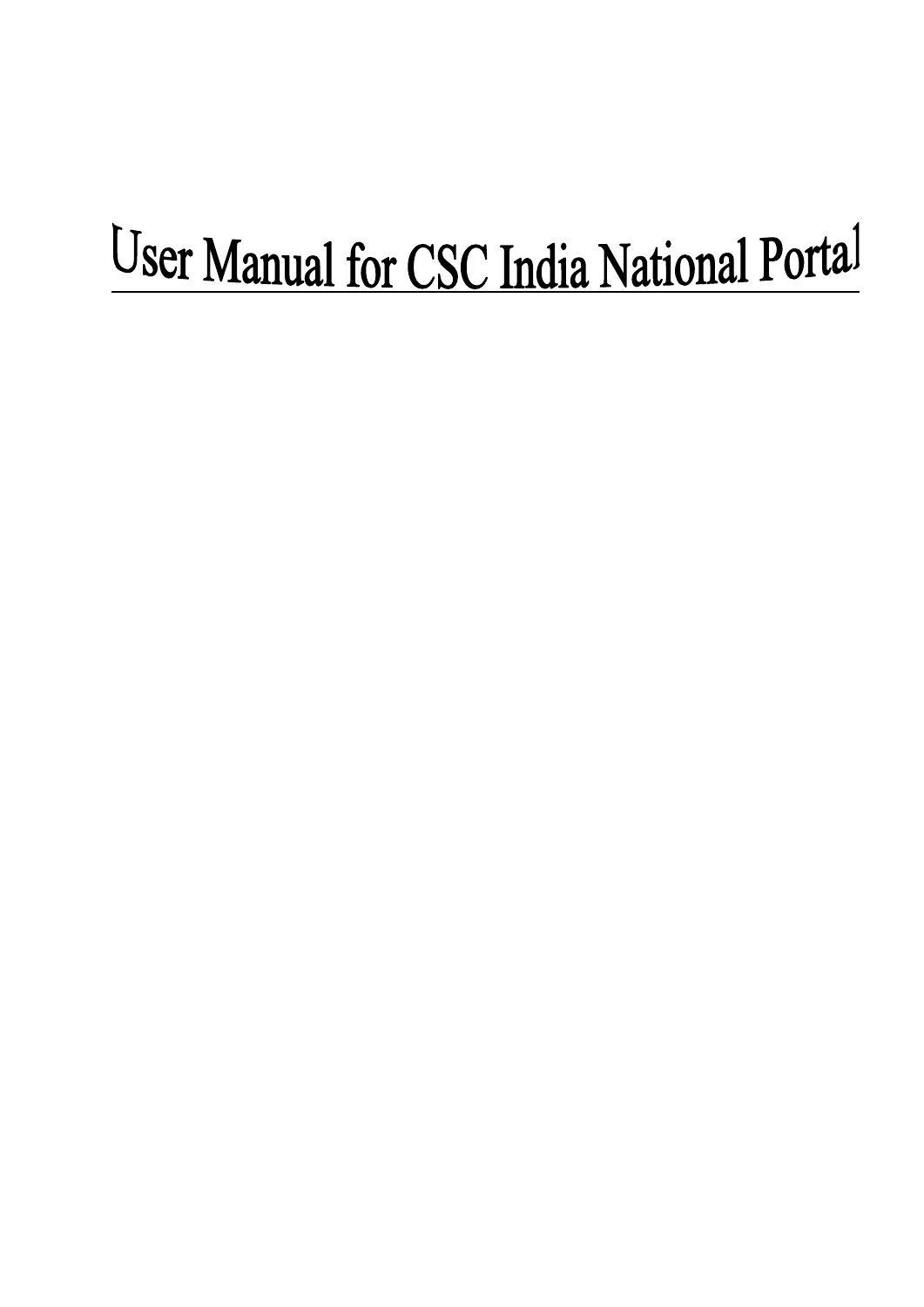## Table of Content

| S.NO                    |                          | CONTENT                            | PAGE NO.                |
|-------------------------|--------------------------|------------------------------------|-------------------------|
| $\mathbf{1}$            | Introduction             |                                    | $2 - 3$                 |
| $\overline{2}$          | <b>Target Audience</b>   |                                    | $\overline{\mathbf{4}}$ |
| $\overline{\mathbf{3}}$ | Purpose                  |                                    | 5                       |
| $\overline{\mathbf{4}}$ | VLE                      |                                    | $6 - 12$                |
|                         |                          | <b>VLE Registration</b>            |                         |
|                         |                          | <b>VLE Wallet creation</b>         |                         |
|                         |                          | VLE wallet top-up                  |                         |
| $\overline{5}$          | Transaction              |                                    | $13 - 16$               |
|                         |                          | Transaction                        |                         |
|                         |                          | <b>Customer Profile Collection</b> |                         |
|                         |                          | <b>Transaction Reporting</b>       |                         |
| $\overline{6}$          | On-line Help Desk        |                                    | 17                      |
|                         |                          | Complaints & Grievances            |                         |
|                         |                          | Log Complaint                      |                         |
|                         |                          | Tracking the status of Complaint   |                         |
| $\overline{7}$          | Update VLE profile       |                                    | 18                      |
| 8                       | <b>VLE success Story</b> |                                    | 19                      |
| 9                       | Community                |                                    | $20 - 22$               |
|                         |                          | Forum                              |                         |
|                         |                          | Blog                               |                         |
|                         |                          | Chat                               |                         |
| $10\,$                  | <b>Bilingual portal</b>  |                                    | 23                      |
| $11\,$                  | Other User:-             |                                    | 24-26                   |
|                         |                          | $\sf SCA$                          |                         |
|                         |                          | SDA                                |                         |
|                         |                          | <b>CSCSPV</b>                      |                         |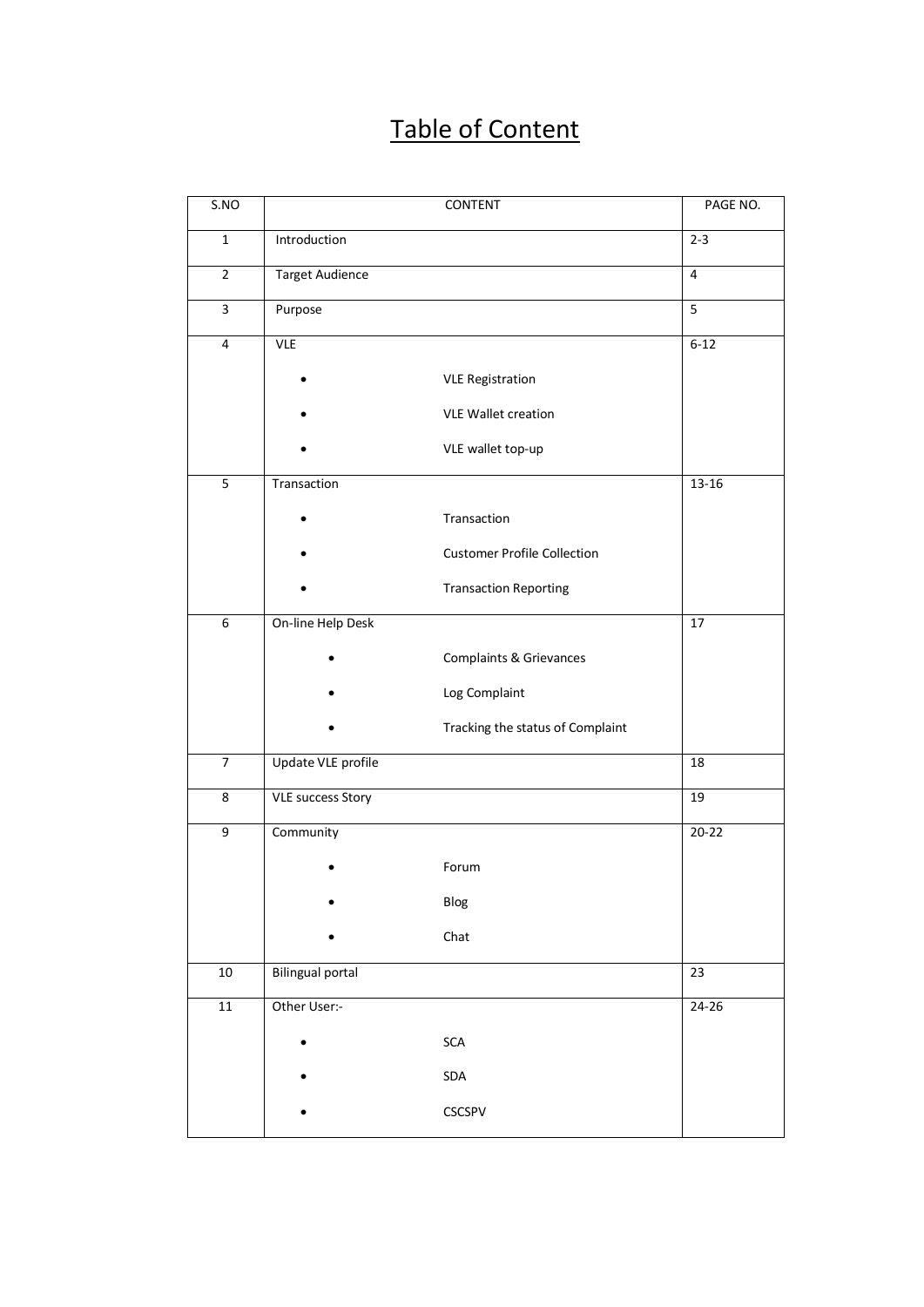## **Introduction**

- The Government of India has formulated the National e-Governance Plan (NeGP) with the vision of providing all government services in an integrated manner at the doorstep of the citizen, at an affordable cost.
- The Common Services Centers (CSC) Scheme envisages setting up more than 100,000 internet enabled ICT centres named as Common Services Centers (CSC) in the Public Private Partnership (PPP) mode in rural areas.
- Each CSC is run by a Village Level Entrepreneur (VLEs) selected who is selected by the Service Centre Agencies (SCAs), the private sector partners under the CSC Scheme.
- The CSCs are envisioned as the front end service delivery points, for government, social and business services in rural India.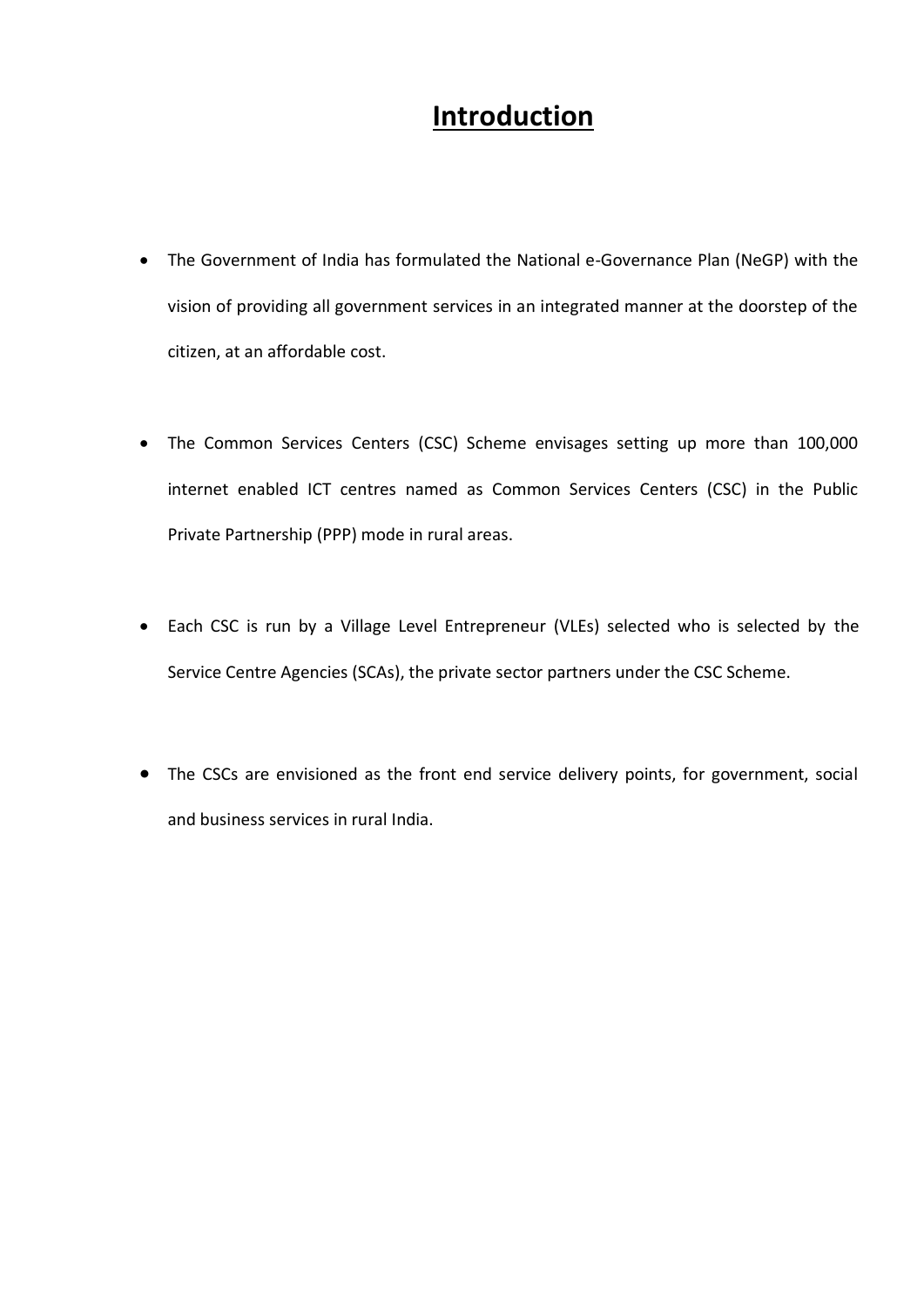## **The CSC e-Governance Services India Ltd, Under Companies Act 1956, with the objectives of:**

- Ensuring systemic viability and sustainability of the CSC Scheme
- Monitoring the outcomes being achieved by the CSCs
- Enabling delivery of G2C and B2C services via the CSCs
- Providing a standardized framework for collaborative decision making
- Catalysing and maintaining content aggregation on an on-going basis
- Building stakeholder capacity
- Looping best practices

Revenue generated from services offered through this Portal will also be shared with the SCAs and VLEs based on terms to be separately agreed upon.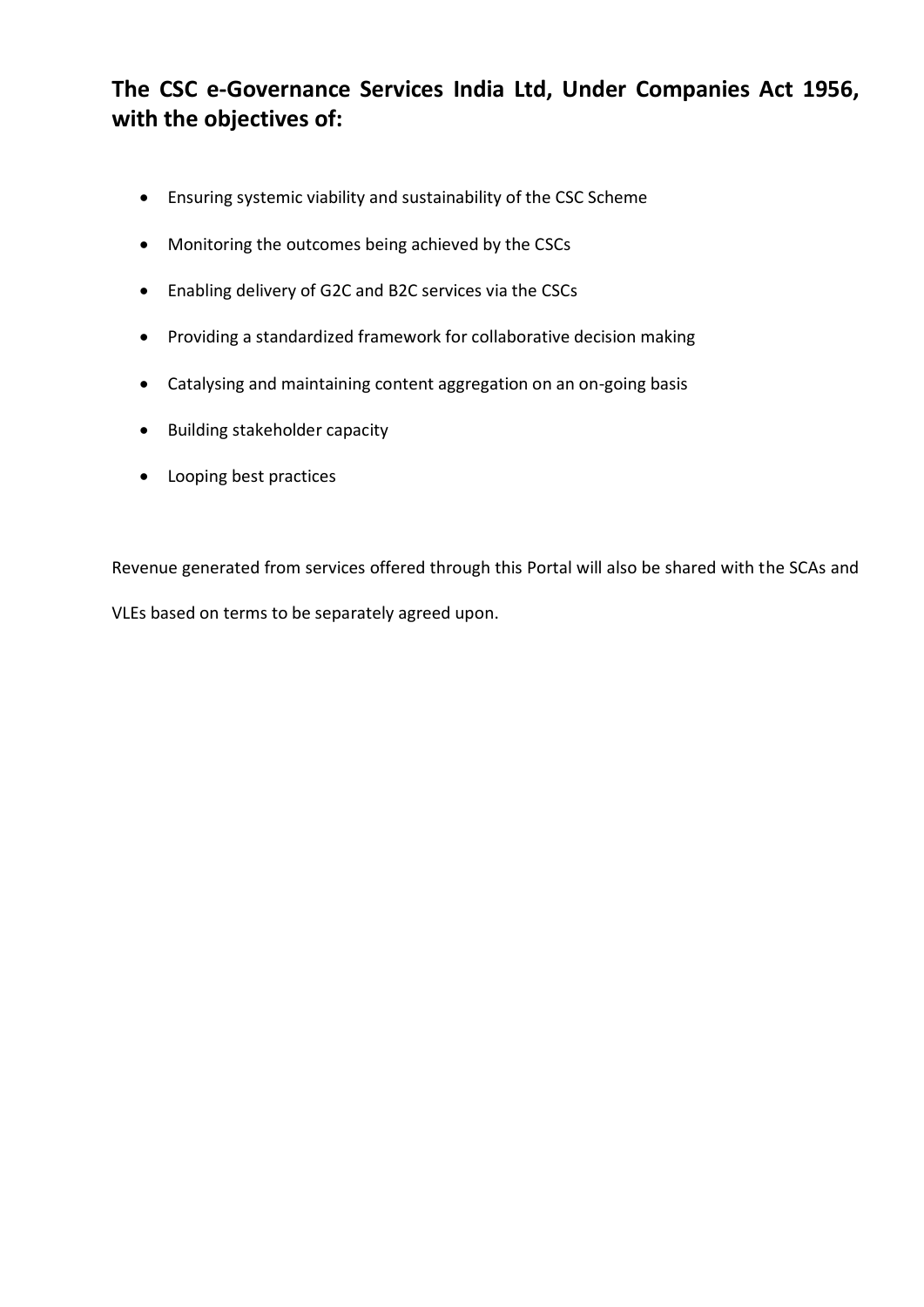# **Target Audience**

- Village Level Entrepreneur (VLE)/CSC Operators
- Service Center Agencies (SCAs)
- State Designated Agencies (SDAs)
- Service Providers, whose services are being delivered via the Portal.
- Independent Content writer
- CSC SPV Team and its partners- DIT, BSNL, DOEACC Society, Banks, etc.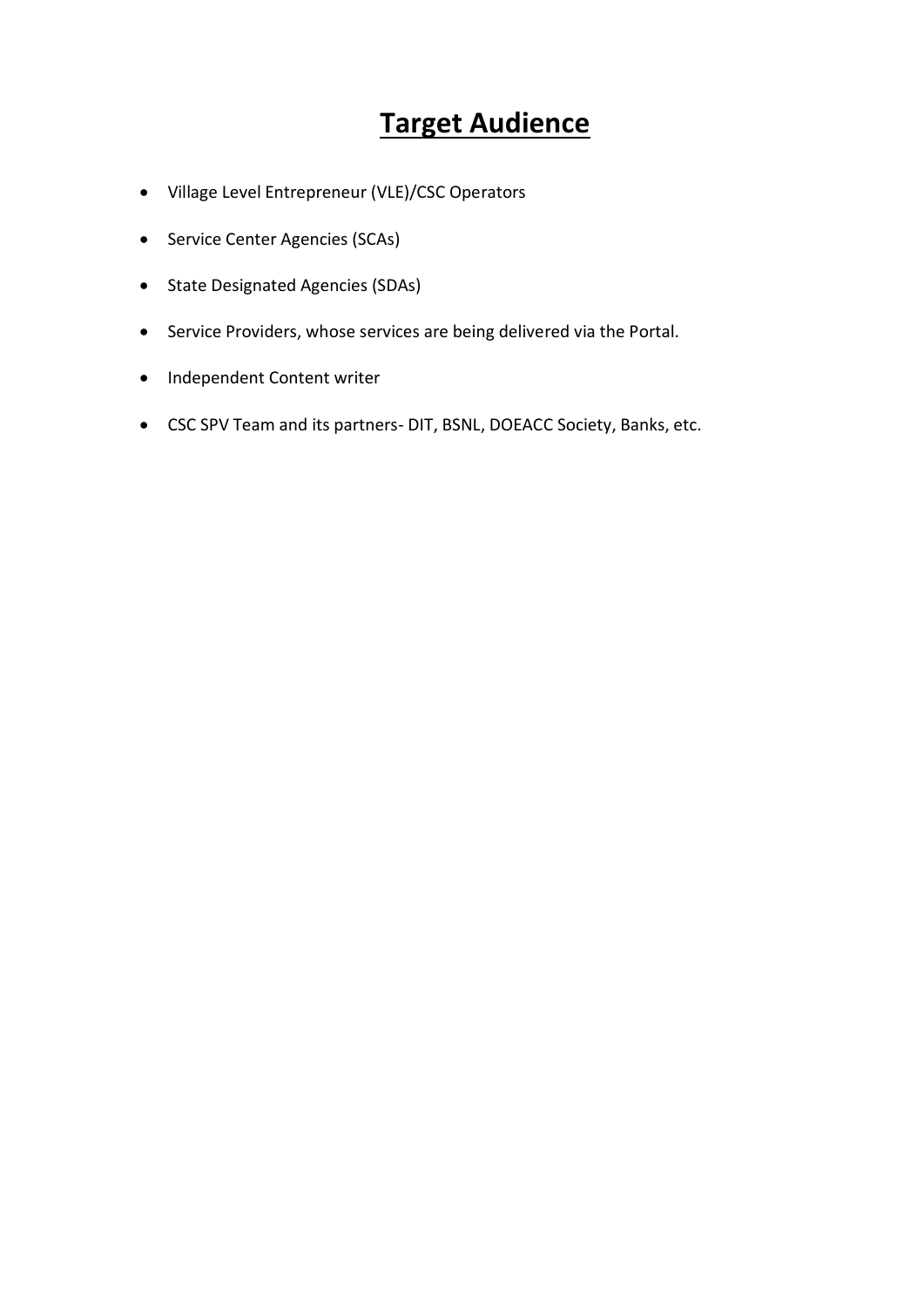## **Purpose**

The portal will be used by different user for various purposes:-

| Village level entrepreneur (VLE):- |
|------------------------------------|
|                                    |

- Government to Citizen Services (G2C)
- Business to Citizen Services (B2C)
- Skill development training
- Financial inclusion services to citizens online
- Different transaction reports
- Analyse the business in an effective manner.
- Log complaints regarding any transaction and other than transactions.
- Communication with other Stakeholders

### **2. Service Centre Agency (SCA):-**

 SCA will use online portal for managing the VLE effectively and can have an eye on the business trends with the help of user friendly reporting tool.

## **3. State Designated Agency (SDA):-**

 SDA will be report regarding the monthly updates, various reports with the photographs etc with the help of reporting tool.

### **4. CSC-SPV/DIT: -**

 SPV will be using the project monitoring tool to monitor the different projects under SPV and DIT.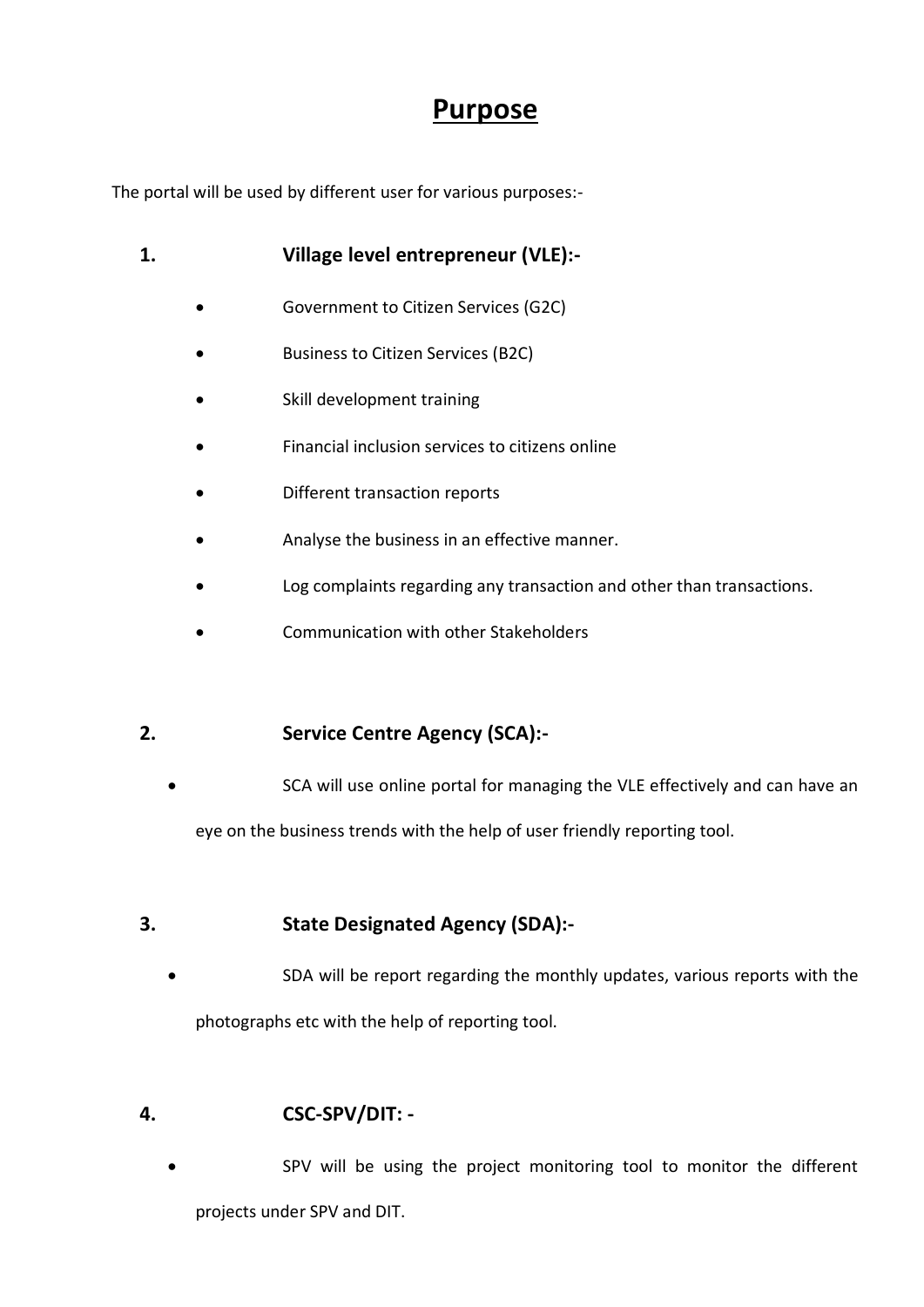# **Village Level Entrepreneur**

**CSC (VLE): –** CSC is the outlet operated (and mostly owned) by Village Level Entrepreneur (VLE) for delivering various government and non-government services to the end consumers which are normally villagers.

#### **VLE Registration/Login**

- To use the online national portal, VLE need to register on portal first.
- If he is coming first time to the portal, he will click on the **CSC-Connect Tab** which is available on the login screen.



 **Figure 1:- CSC Connect Tab**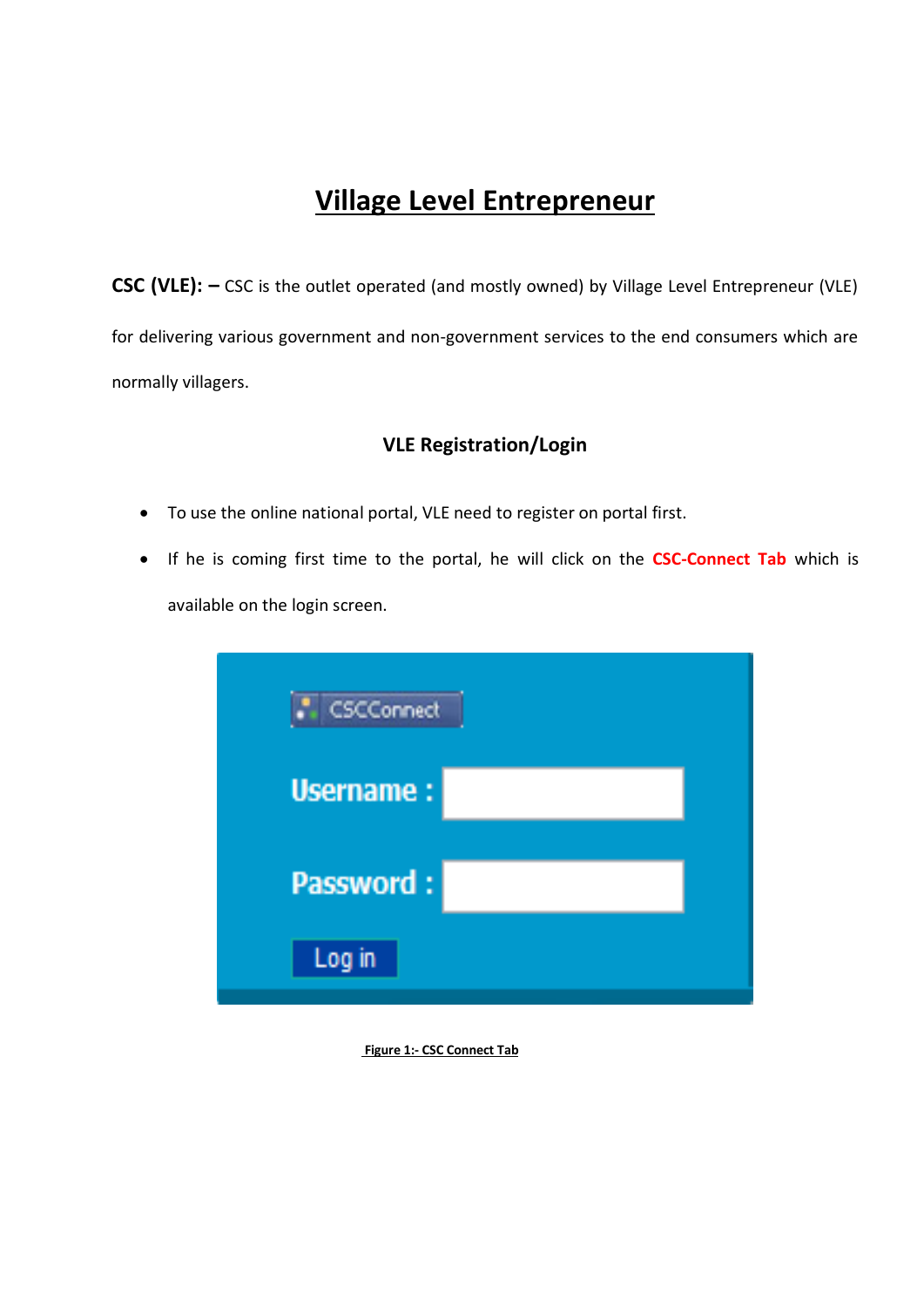

A new pop up will open, where VLE need to enter the CSC ID & Password.

 **Figure 2:- VLE Log-in Window**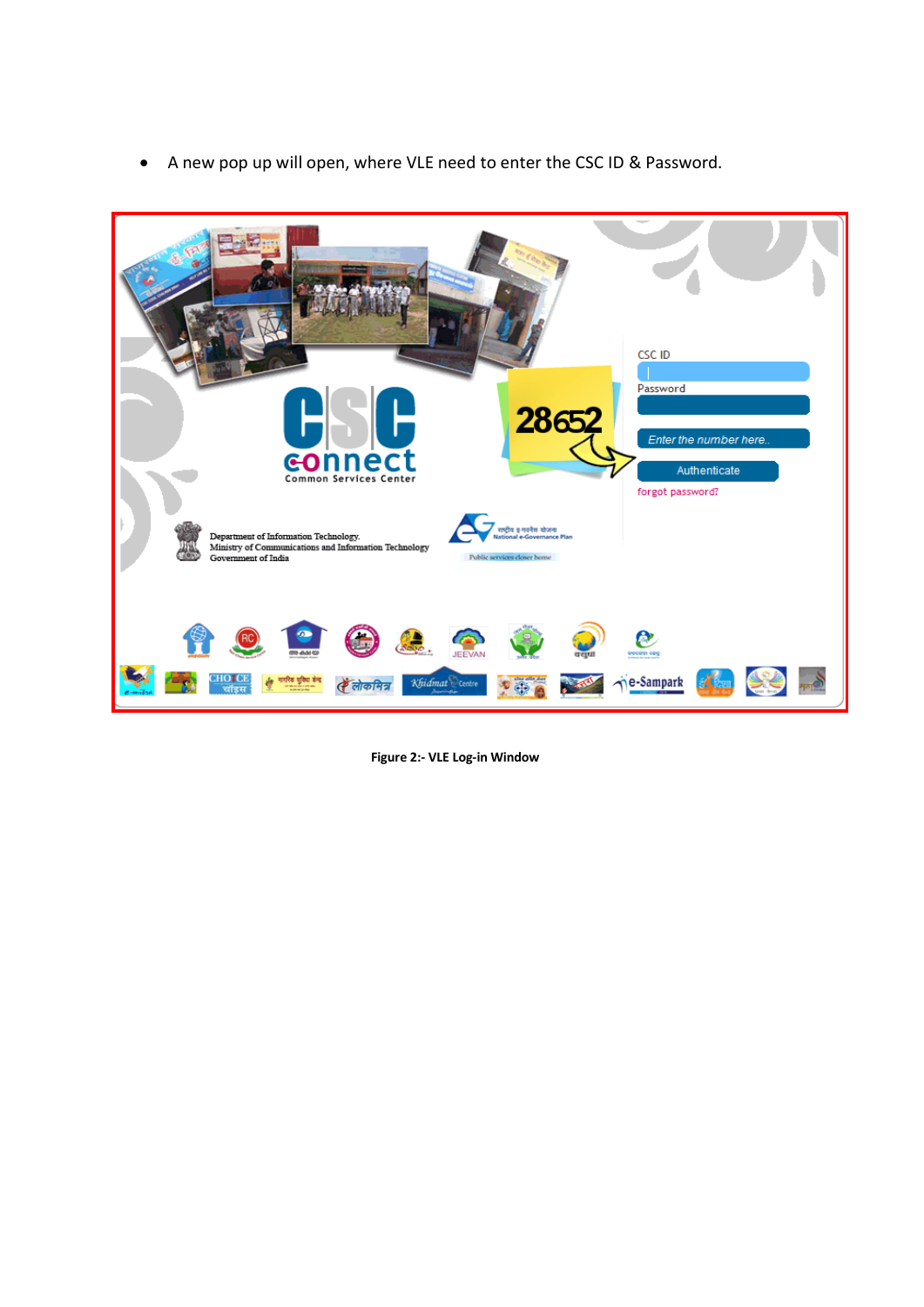After authentication, VLE will land on registration page and enter the required data and **submit.**

| <b>VLE Detail</b>                                                         |                                             |
|---------------------------------------------------------------------------|---------------------------------------------|
| CSC ID:                                                                   | TR010400301                                 |
| <b>VLE Name:</b>                                                          | <b>Ranjit Das</b>                           |
| CSC Name:                                                                 | Dakshin Bagma GP Office                     |
| Gender:                                                                   | $\odot$ Male<br>$\odot$ Female              |
| Last Educational Qualification:                                           |                                             |
| Father/Husband Name:                                                      |                                             |
|                                                                           |                                             |
| <b>CSC Detail</b>                                                         |                                             |
| <b>State</b>                                                              | Select<br>- "                               |
| District:                                                                 |                                             |
| Block:                                                                    |                                             |
| Tehsil:                                                                   |                                             |
| Gram Panchayat:                                                           |                                             |
| <b>CSC Location::</b>                                                     |                                             |
| Village Census Code:                                                      |                                             |
| Village Population:                                                       |                                             |
| Type Of Area:                                                             | $\odot$ Rural<br><b>Urban</b>               |
| Operating Village Name::                                                  |                                             |
| CSC Address                                                               |                                             |
| Shop/House No.                                                            |                                             |
| CSC Address(cont.)                                                        |                                             |
| Gali/Muhalla/Sector etc.<br>Is CSC Located in the Grampanchayat location: | $\odot$ No<br>$\bullet$ $\bullet$ $\bullet$ |
| Nearest City/Town:                                                        |                                             |
| Post Office:                                                              |                                             |
| Pin Code:                                                                 |                                             |
| Landmark                                                                  |                                             |
| <b>Landline Number</b>                                                    |                                             |
| $(STD Code + Phone)$                                                      |                                             |
| Mobile Number                                                             |                                             |
| Email address:                                                            |                                             |
| Alt. Email ID                                                             |                                             |
|                                                                           |                                             |
| Is CSC address and Residential address is same?                           | $\blacksquare$ Yes                          |
| <b>Res Address</b>                                                        |                                             |
| Shop/House No.                                                            |                                             |
| Res Address(cont.)<br>Gali/Muhalla/Sector etc.                            |                                             |
| District:                                                                 |                                             |
| Nearest City/Town:                                                        |                                             |
| Post Office:                                                              |                                             |
| Pin Code:                                                                 |                                             |
| <b>Landline Number</b>                                                    |                                             |
| (STD Code + Phone)                                                        |                                             |
| <b>Next Page</b>                                                          |                                             |

#### **Figure 3:- VLE Registration Page 1**

| Connectivity Type:     |                             |  |
|------------------------|-----------------------------|--|
| Speed:                 |                             |  |
| Monthly Charge:        |                             |  |
| Power Backup:          | $\bullet$ Yes<br>$\odot$ No |  |
| Power Backup in hours: | Select                      |  |
| No of computers:       |                             |  |
| Space In CSC Outlet:   |                             |  |
| Employee:              |                             |  |
| <b>OMT DATA</b>        |                             |  |
| SCA Name:              | <b>Basix India</b>          |  |
| SCA ID:                | <b>SCA025</b>               |  |

**Figure 4:- VLE Registration Page 2**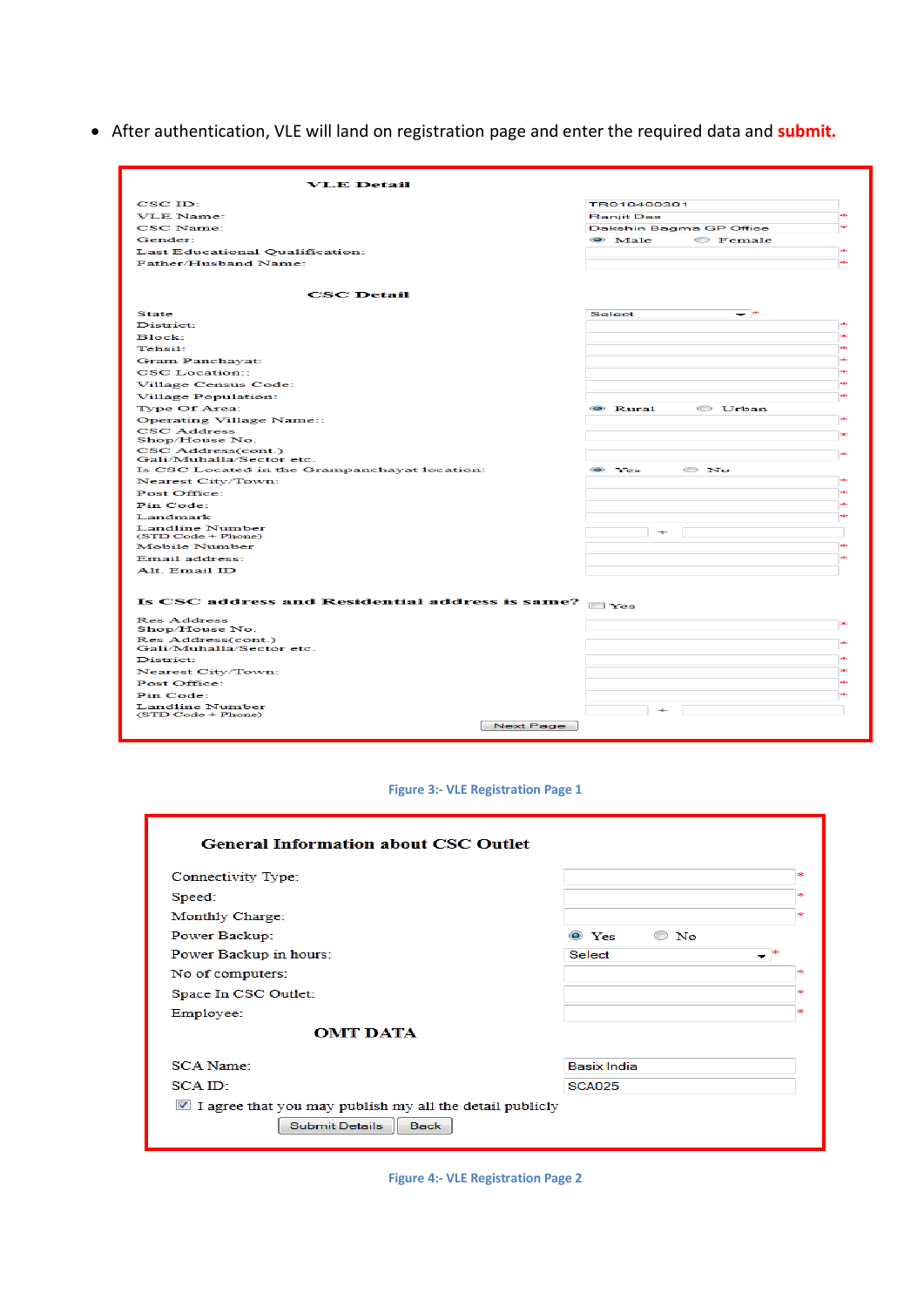- Once the VLE submit the detail, he will receive an Email and SMS to verify the Email ID & Mobile number.
- To Verify the Email ID and mobile number, click on the link given in the Email and need to enter the OMT ID and Verification password, received on SMS.

| Please enter your CSC ID and the SMS Activation code below: |
|-------------------------------------------------------------|
| CSC ID:                                                     |
| <b>Activation Code:</b>                                     |
| Activate!                                                   |
| <b>Resend Your Activation Code Click Here</b>               |
|                                                             |
| <b>Figure 5:- Activation Window</b>                         |

|            | <b>Please Enter Your Details:</b> |  |
|------------|-----------------------------------|--|
| CSC ID:    |                                   |  |
| Email ID:  |                                   |  |
| Mobile No: |                                   |  |
|            | Activate!                         |  |

**Figure 6:- Re-generation of Activation Code**

- Once VLE enter the correct detail, The VLE will be registered on portal.
- If VLE will not verifying the Email and Mobile number, VLE account will be blocked and cannot log-in in the portal
- In the case where SMS is not received by VLE, he can get the Email and SMS after entering the email and mobile number.
- Email ID and mobile number is verified, account will be activated.
- To start using E-Commerce services and start transacting the same, VLE need to create his/her Prepaid Wallet.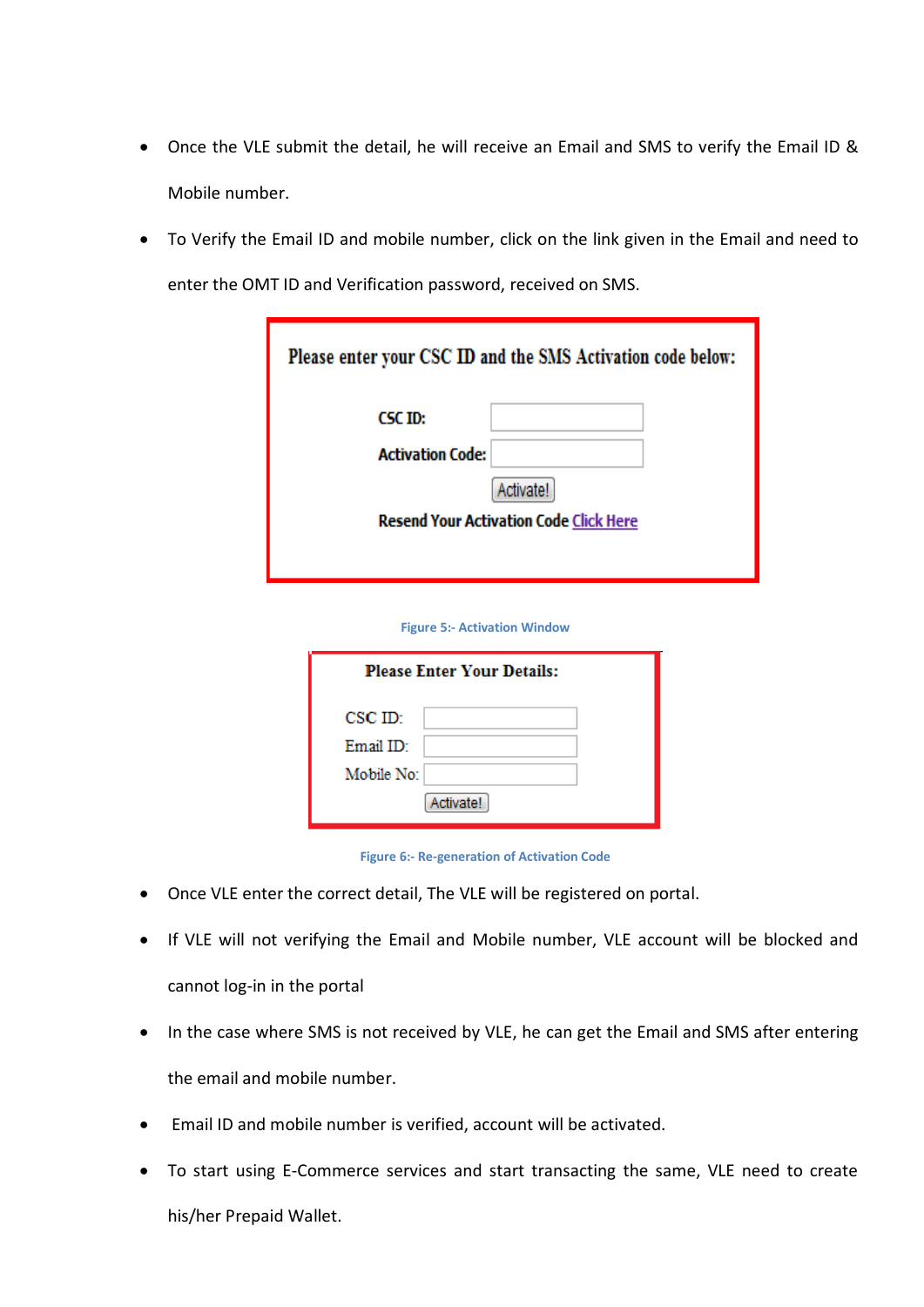# **VLE Wallet Creation**

- To create prepaid wallet, VLE need to log-in through CSC-Connect.
- Click on **Click here** to Create wallet-

| <b>My Profile</b><br><b>Wallet Services</b>                                                                                          |  |
|--------------------------------------------------------------------------------------------------------------------------------------|--|
| <b>Wallet Details</b><br>Click Here to create pre paid wallet<br>Pleasedick here and goto Wallet Management to create your e-wallet. |  |

**Figure 7:- Go to Wallet Creation**

• Enter the data in the mentioned fields

| <b>Update Profile</b> | <b>Personal Details</b> | <b>VLE Corner</b>                                                                                  | <b>Wallet Management</b> |  |
|-----------------------|-------------------------|----------------------------------------------------------------------------------------------------|--------------------------|--|
|                       |                         | Note: * indicates that field should be mandatory<br>Enter your bank details for wallet management. |                          |  |
|                       |                         | <b>Bank Details</b>                                                                                |                          |  |
|                       | Bank A/C No.:           |                                                                                                    |                          |  |
|                       | Bank Name:              |                                                                                                    |                          |  |
|                       | Branch:                 |                                                                                                    |                          |  |
|                       | IFSC Code No:           |                                                                                                    |                          |  |
|                       |                         | Save Details                                                                                       |                          |  |

**Figure 8:- Wallet Creation**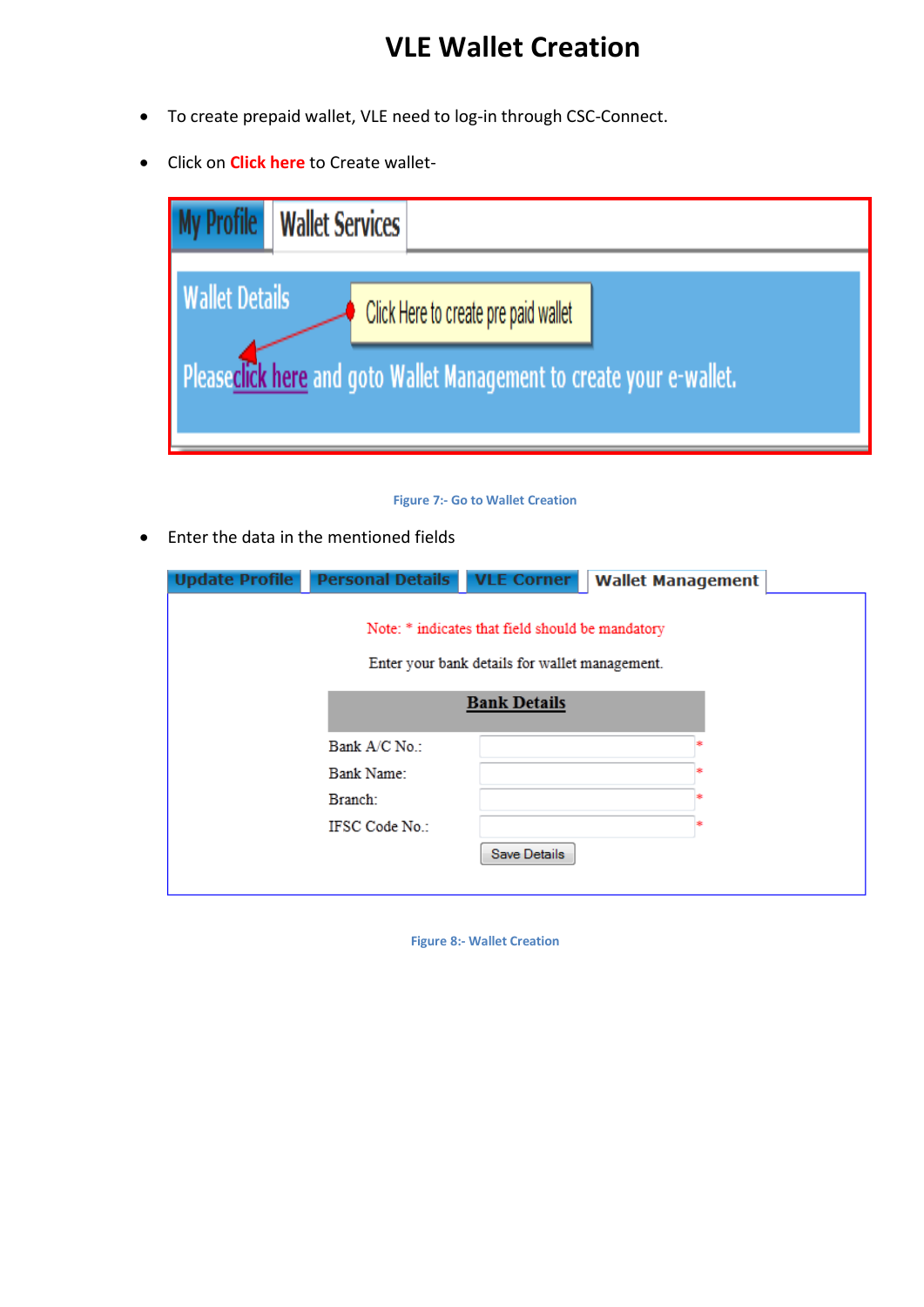In case, SCA is not registered, Wallet will not be created. And In case, SCA is registered, wallet will be created.



**Figure 9:- Create Your Wallet**

Once pre-paid wallet will be created and message will be display as shown below:-

Your wallet has been successfully created. Currently your wallet balance is: Rs. 0.00. Please Top-up your wallet.

#### **Figure 10:- Wallet Creation Message**

- At the same time, VLE will receive the Wallet password on SMS to start transaction.
- To top up the prepaid wallet, VLE need to click on **Top-up** your wallet in the above mentioned screen and VLE will be redirected to:-

|              | <b>Wallet Top-Up</b>   |
|--------------|------------------------|
|              | CSC ID: TR010400301    |
| Amount: 5000 |                        |
|              | <b>Recharge Wallet</b> |

**Figure 11:- wallet Top-up**